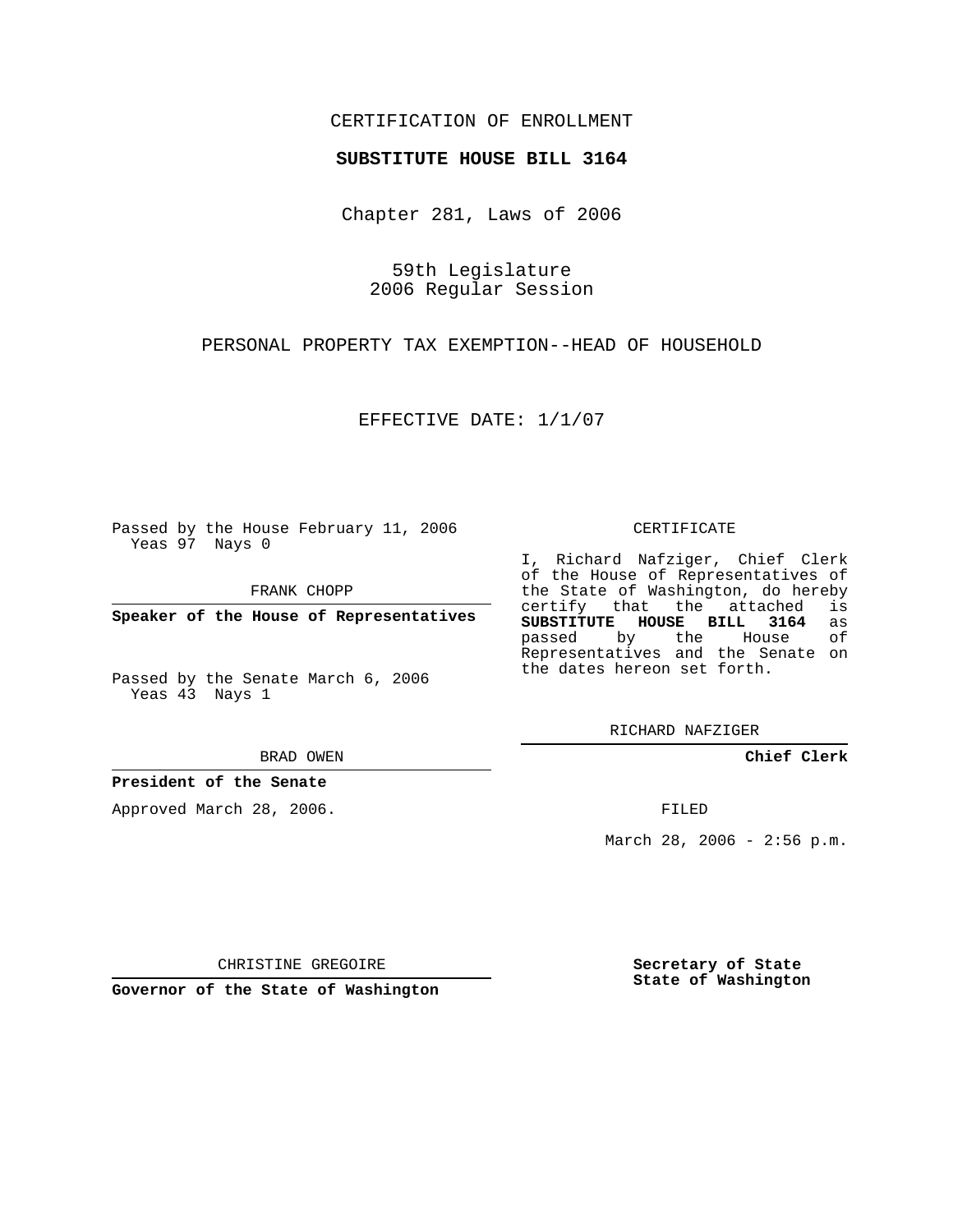## **SUBSTITUTE HOUSE BILL 3164** \_\_\_\_\_\_\_\_\_\_\_\_\_\_\_\_\_\_\_\_\_\_\_\_\_\_\_\_\_\_\_\_\_\_\_\_\_\_\_\_\_\_\_\_\_

\_\_\_\_\_\_\_\_\_\_\_\_\_\_\_\_\_\_\_\_\_\_\_\_\_\_\_\_\_\_\_\_\_\_\_\_\_\_\_\_\_\_\_\_\_

Passed Legislature - 2006 Regular Session

## **State of Washington 59th Legislature 2006 Regular Session**

**By** House Committee on Finance (originally sponsored by Representatives Kilmer, Kristiansen, Linville, Bailey, Pettigrew, P. Sullivan, Dunn, Ericks, Appleton, Green, Morrell, Sells and Simpson)

READ FIRST TIME 02/07/06.

 AN ACT Relating to an increase in the personal property tax exemption for the head of a family; amending RCW 84.36.110; creating a new section; and providing a contingent effective date.

BE IT ENACTED BY THE LEGISLATURE OF THE STATE OF WASHINGTON:

 NEW SECTION. **Sec. 1.** The legislature finds that it is in the public interest of the people of the state of Washington to ease the burden of property taxes paid by the head of a family. To achieve this purpose, this act increases the amount of personal property exemption for the head of a family from three thousand dollars to fifteen thousand dollars. The last time this exemption was increased was 1988. It is the clear and unambiguous intent of the legislature that the property described within this measure shall be exempt for taxation, as authorized by Article VII, section 1 of the state Constitution.

 **Sec. 2.** RCW 84.36.110 and 1988 c 10 s 1 are each amended to read as follows:

The following property shall be exempt from taxation:

 (1) All household goods and furnishings in actual use by the owner thereof in equipping and outfitting his or her residence or place of